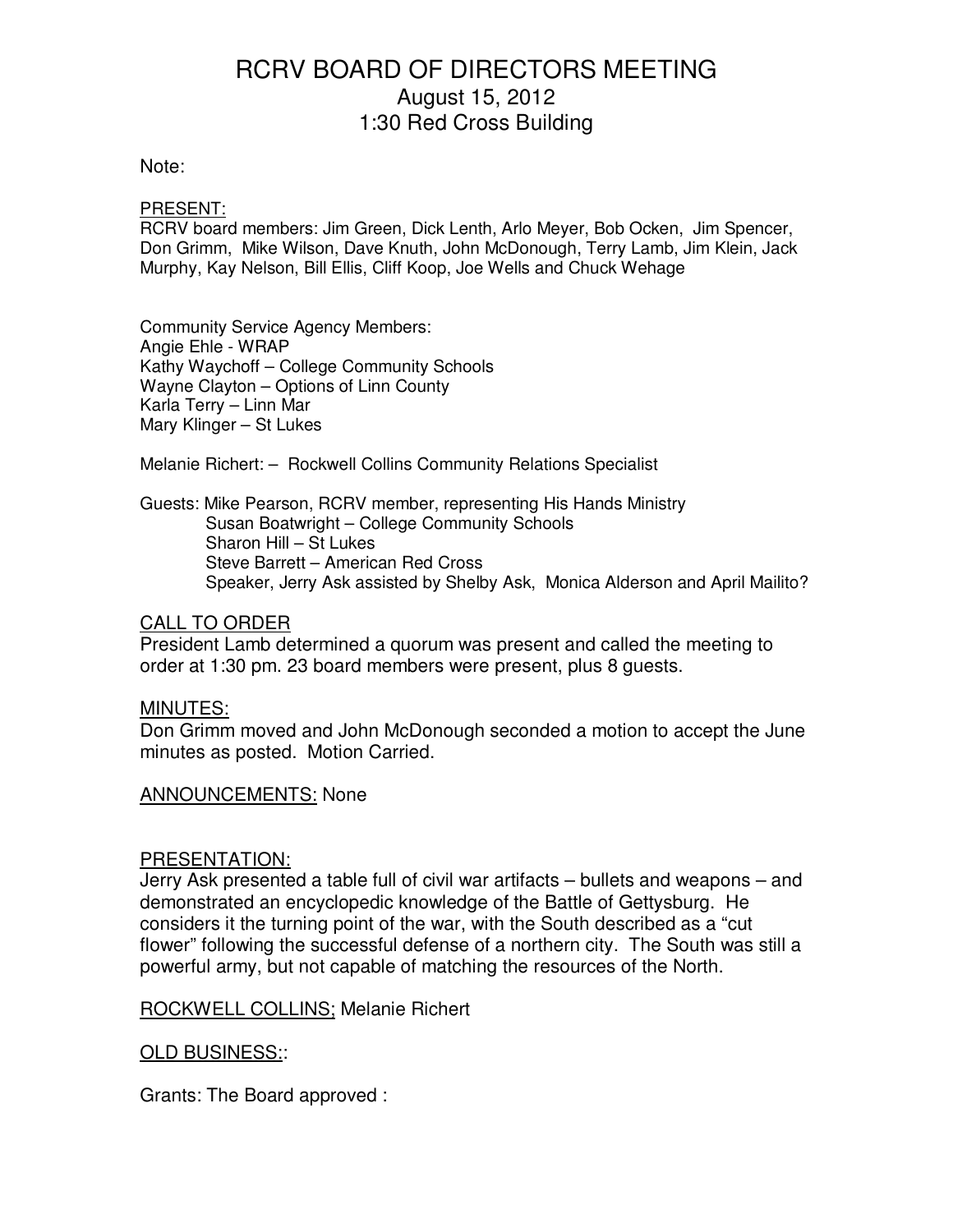- 1. Grant Wood Area Education Agency \$4000 Sponsor: Ann Griffin. This award will be used to purchase adaptive bikes for children ages 2-21. GWAEA Board Chairman Jim Green accepted the award.
- 2. St Lukes Health Care Foundation  $$2000$  Sponsor: John McDonough. Funds will be used to purchase electronic augmentative communication system devices used for children's evaluation and treatment at the Hiawatha clinic. This program assists children with communication disabilities. Sharon Hill accepted the award
- 3. His Hands Ministries **\$2000** Sponsor: Michael Pearson These funds will be used to purchase diabetic meters. The meters will be distributed free –of charge to diabetic patients will urgent, acute needs. Mike Pearson accepted the award for His Hands.
- 4. College Community School District **\$2000** Sponsor: Terry Lamb. The grant will be used to purchase iPads for teacher use. The teacher will use these IPads to help struggling students, such as ESL, special education and reading. Susan Boatwright accepted the award.

LOGOs: Terry Lamb circulated two options for the new logo for RCRV communications, and recommended the one with the "TAHOMA" font. Don Grimm moved and Jim Spencer seconded a motion to accept the recommendation. Motion carried.

## NEW BUSINESS:

None.

## ROCKWELL COLLINS REPORT: No report

## PARTNER AGENCY REPORTS:

- Options of Linn County- Wayne Clayton This month RCRV volunteers have assisted Options with a couple of recent projects: Weighted blankets/vests for consumers to help in sensory integration and switch repair to help consumers access electrical devices for vocational and skill-building purposes
- RSVP Jessica Link: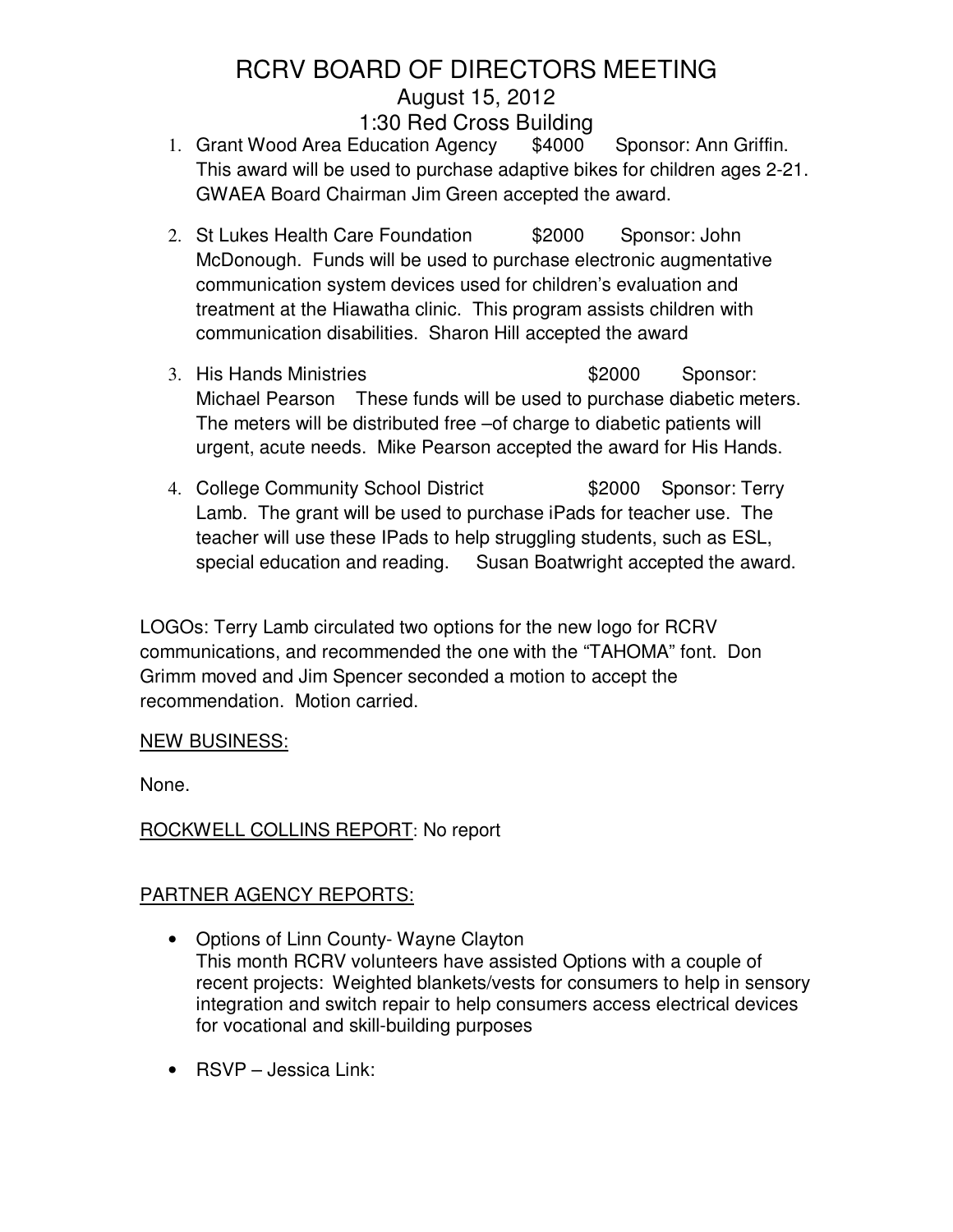Jessica returned to the office on Wednesday, August 1. She is still playing catch up! This week she is attending a national, virtual training with the Corporation for National and Community Service – RSVP's federal funder.

She will be attending the Rockwell Collins "Working Together" event on August 23 to represent RSVP/RCRV. She will coordinate with other RCRV members working the event.

There will be a mini-event for RSVP on September 20…details to come. The annual recognition event has been moved to May to coincide with the change of date of Senior Corps week.

Aileen Simmons has resigned as the Jones County Coordinator. She has accepted a position with the American Heart Association as the Fundraising Director. She will be missed. United Way/RSVP has started the search for a new Jones County Coordinator.

RSVP thanks John McDonough for his years of service as Chair of the RSVP Advisory Council. His term ended in July. Jim Green is the new Chair.

RCRV Membership Recruiting/Retention Report:

- o 250 volunteers
- $\circ$  11 new this year 6 new since April BOD meeting (my last meeting/report)
- $\circ$  159 members have reported hours this year
- $\circ$  19,027 hours to date
- WRAP Angie Ehle

14 ramps are in queue. So far this year, WRAP, RCRV and Aging Services have completed a combined total of 21 ramps.

## RCRV COMMITTEE CHAIR REPORTS:

**Community Projects: - John McDonough** 

• Mike Wilson was named one of five Freedom Festival Hero's for 2012. A luncheon in his honor was given this past period. Congratulations Mike.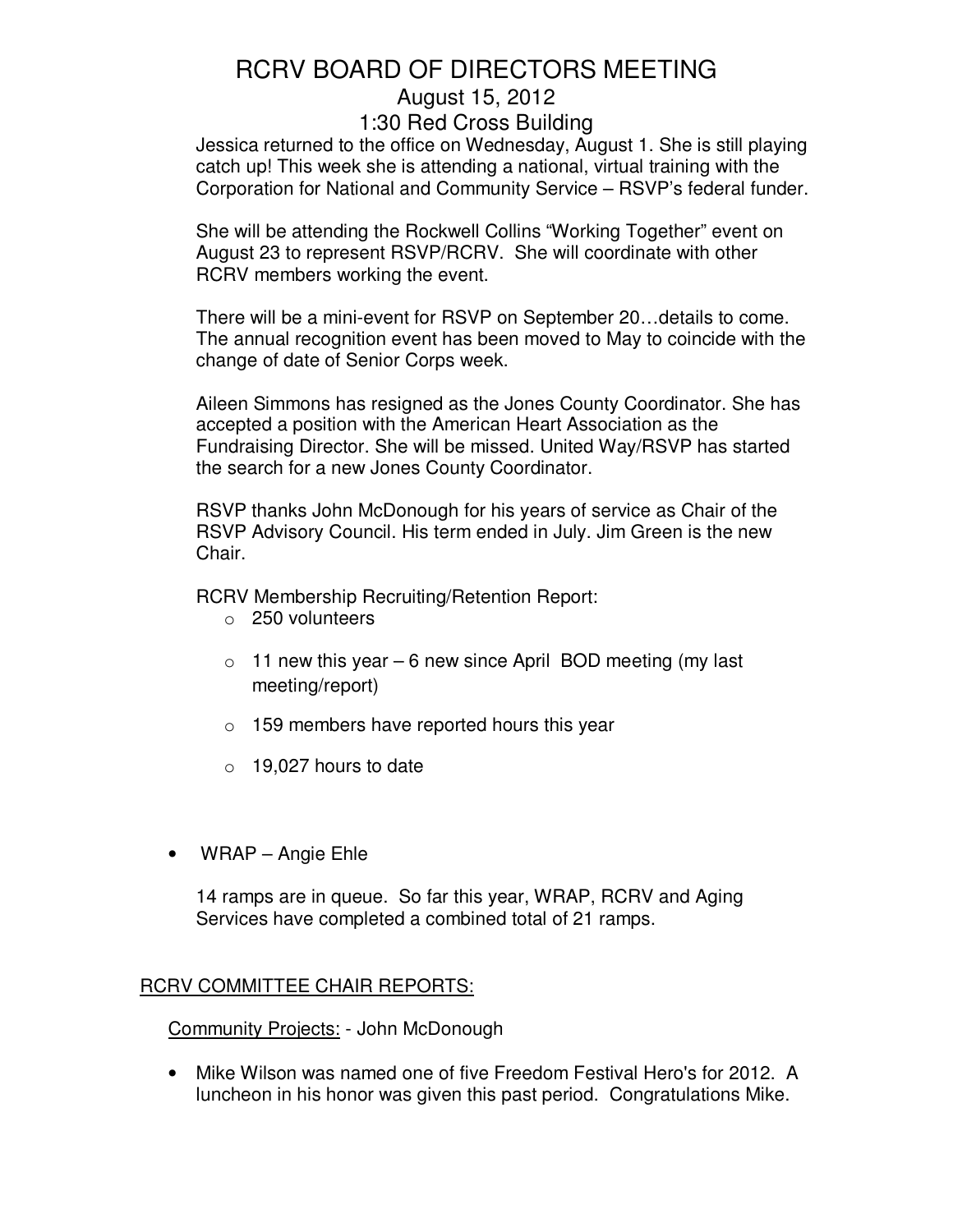- RAGBRAI Gateway project was completed successfully. The original team included Terry Lamb, Chuck Wehage, Bob Ocken, Keith Sutherland, Glen Flaten and Dave Knuth. Subsequently drafted were Kay Nelson, Pat Fox, Joe Wells and Pat Knuth
- The Governor Award Ceremonies was a success. Many RCRV folks received awards. We had 7 volunteers from RCRV assisting in this effort. Kathy Waychoff sent out letters of appreciation to these volunteers with a gift from the Governor's Office for their help.
- The RCRV and REACT Center annual appreciation event was also held on that same day. 84 attendees were at the Outback Restaurant for lunch. Favorable comments received from all attendees.
- Bob Ocken has spent considerable time designing and debugging software for usage at St Lukes in scheduling their clients for the annual enrollment period for Medicare Part D. It went online today at St Lukes.
- I have spent several hours putting together the insurance presentation with assistance from James Wolfe, Harlan Hanson, Joe Wells and Don Grimm. The presentation is scheduled for Oct 8, 9, and 11th at the Kirkwood Training and Outreach Service Center at 9, 12:30 and 3 each of those days. Reservations are required. Please call 369-7495. St Lukes will again provide copies of the presentation to attendees.
- We have been working on a logo change. Nothing finalized yet.
- WRAP ramp builds have held a continuous backlog of 11. We build one, and another is added to our list of needs. We still can use some more designers. Anyone interested, can contact Angie Ehle.
- Several RCRV SHIIP Counselors are working at local nursing homes in the area to make sure that their residents have the economical drug program.
- RCRV Engineering Experience Breakfast will be held at the Hotel at Kirkwood on 8/17/12 from 7 till 8:30.
- Jim Green was elected chair of the RSVP Advisory Council for the next 3 years. He replaces me as I was the chair for the past 3 years.
- We continue to provide volunteer services to SCORE activities, Kiwanis efforts, REACT Center, TRIAD, the recent B29 visit to PSA, presentation of several Welcome To Medicare Seminars at St Lukes and Mercy Med